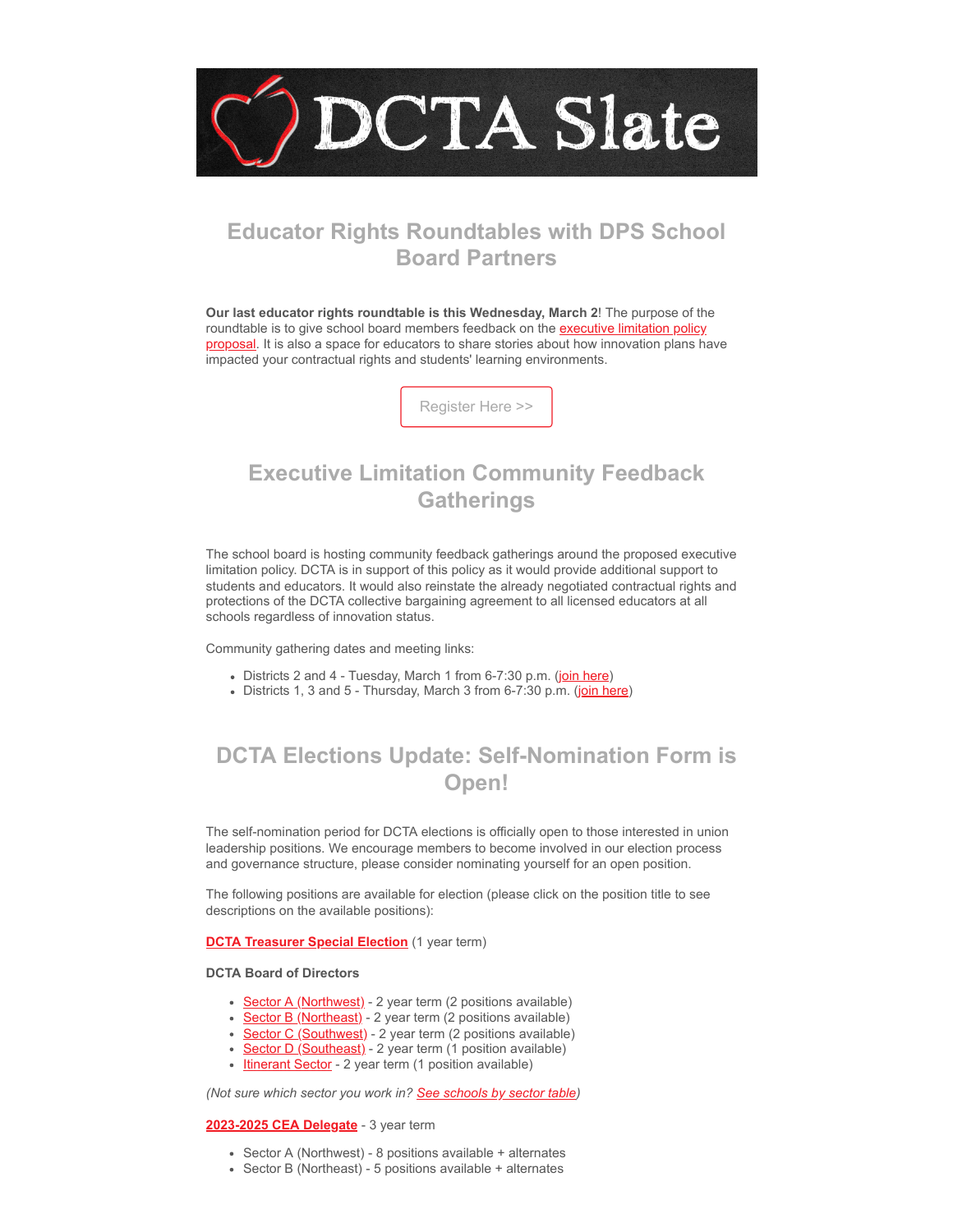- Sector C (Southwest) 5 positions available + alternates
- Sector D (Southeast) 4 positions available + alternates

#### **[2022 NEA Delegates](https://docs.google.com/document/d/1NnA5lHuYkyfrij4988XGF5ndyBYJhY5bQgmkV0adQjo/edit?emci=6ebe3bf9-3e94-ec11-a507-281878b83d8a&emdi=ea000000-0000-0000-0000-000000000001&ceid=#bookmark=id.5neotmxzvj2c)**

**[DCTA Fund](https://docs.google.com/document/d/1NnA5lHuYkyfrij4988XGF5ndyBYJhY5bQgmkV0adQjo/edit?emci=6ebe3bf9-3e94-ec11-a507-281878b83d8a&emdi=ea000000-0000-0000-0000-000000000001&ceid=#bookmark=id.8zljvrvvt4m)** - 2 year term (4 positions available, 1 per sector)

[Nominate Yourself Here >>](https://docs.google.com/forms/d/e/1FAIpQLSeWaDZDuP9scY1hYzdxK1fh2BWi9iDsoQwemYEmyAGZf-uSBg/viewform?usp=sf_link&emci=dbc82b54-b099-ec11-a507-281878b80eda&emdi=ea000000-0000-0000-0000-000000000001&ceid={{ContactsEmailID}})

## **Making Our Voices Heard!**

We would like to give a special shout to the members who advocated for educator rights at the school board meeting last week: **Jacqueline Falcón, Meagan Arango, Alexis Fairbanks, Alex Borenstein, Rob Gould, Kim Manning Ursetta, Anders Benson, Katy Quinn, Tiffany Choi, Haley Laidlaw, Joel Mollman, Michelle Horwitz, Susan Fortney, Morgan Jameson, Jocelyn Brookstein, Sofia Halpin and Matt Andrekopoulos**. Your voices are **essential** when it comes to improved learning and working conditions for students and educators no matter the school.

## **Mark your Calendar - 2022 Bargaining Dates**

We are still negotiating with the district around the working conditions of our Educational Sign Language interpreters and JROTC Instructors. Because our entire master contract is up for negotiation this year, we have a series of bargaining sessions scheduled. Please see the dates below:

### **Evening Bargaining Dates (5 p.m. - 8:30 p.m.)**

- Wednesday, March 2
- Tuesday, March 9
- Wednesday, March 23
- Wednesday, April 27
- Wednesday, May 18
- Wednesday, May 25

### **Full Day Bargaining Dates (12 p.m. - 8 p.m.)**

- Friday, April 8
- Wednesday, April 13
- Wednesday, May 11
- Wednesday, June 1 (tentative)

#### **Don't forget to wear your RED DCTA shirts on these days!**

## **Teaching and Learning Conditions in Colorado Survey Deadline is THIS Friday!**

Right now many people are trying to understand what is happening in our public schools. There are many people trying to tell this story, but there is nobody who knows how to tell it better than educators. The TLCC (Teaching and Learning Conditions in Colorado) is an anonymous survey for all school-based teachers, SSPs, ESPs, and building leaders. It will be used by policymakers, your school and the district to improve the teaching and learning conditions of Colorado's schools.

If you did not receive or cannot find an TLCC access code from your building rep, please access the self-service portal here: [https://app.cedu.io/survey\\_sign\\_up/CDE/1388](https://app.cedu.io/survey_sign_up/CDE/1388?emci=dbc82b54-b099-ec11-a507-281878b80eda&emdi=ea000000-0000-0000-0000-000000000001&ceid={{ContactsEmailID}})

**Special shout-out to the following schools who have had at least 50% of their staff complete the TLCC survey:** Contemporary Learning Academy, DCIS at Ford, Florence Crittenton, Gilliam, Goldrick, Morey, Polaris, Respect Academy, Sandra Todd-Williams Academy, Summit Academy, Place Bridge Academy, Bill Roberts and Sabin.